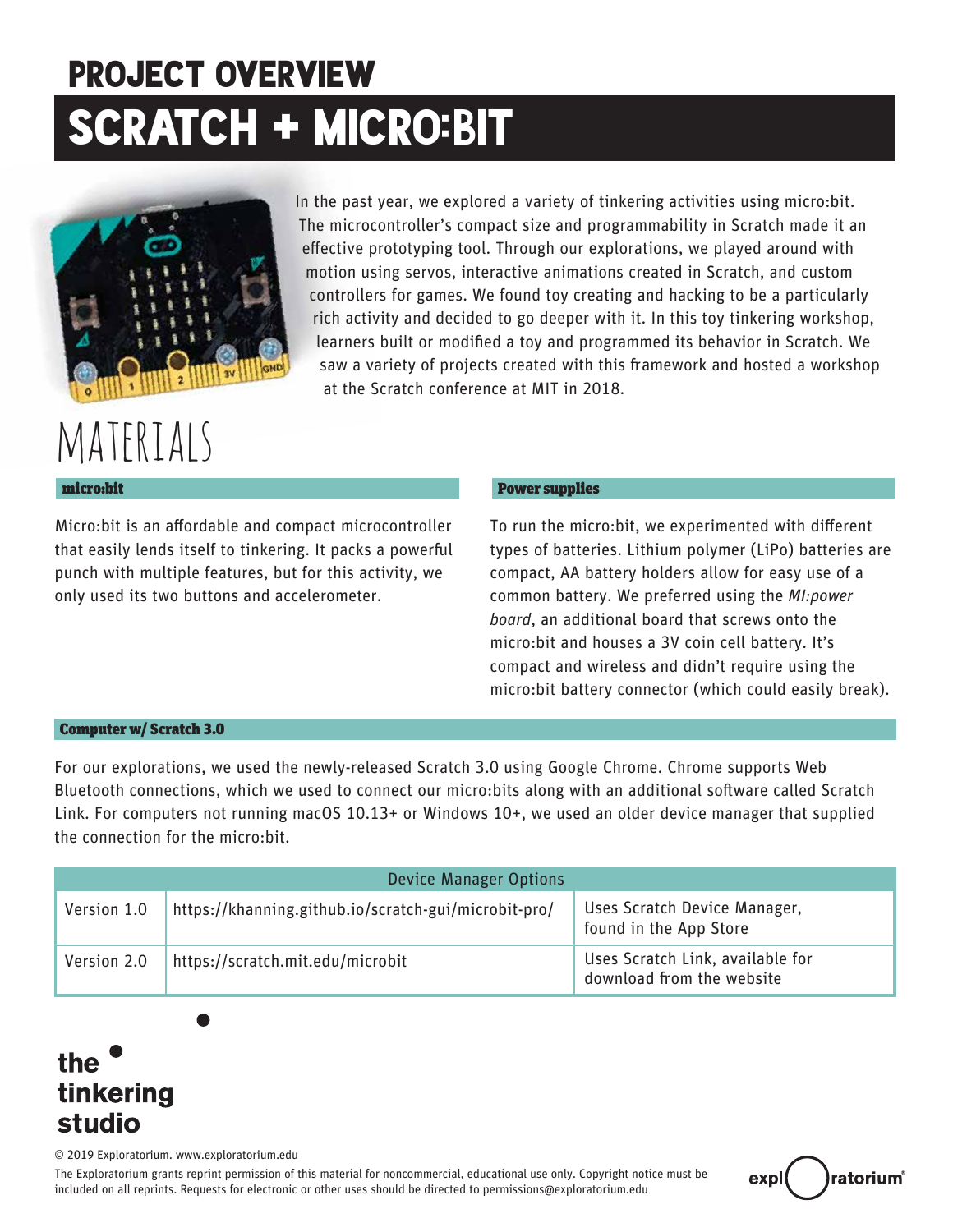#### Tinkerable objects

The team created a wide variety of objects and mechanisms for the micro:bit to attach to based on our own interests around the activity. Our inspiration for displaying these materials for workshop participants were toy store display.

We categorized these pieces as:

- 1 Mechanisms: Things that crank, gyrate, tilt, spin, and wiggle
- 2 Toys: Plastic cars, stuffed animals, yo-yo's, snowglobes, Tamagotchi, Etch-A-Sketch
- 3 Puppets: Both handmade and repurposed

We also provided general craft supplies for participants to create what they would like to attach their micro:bit to, which included: cardboard, hot glue, felt, embroidery floss, scissors and other cutting implements, thin foam and colorful cardstock, string, velcro, and googly eyes.

# starting points

We curated starting points for visitors with micro:bits and Scratch. We categorized these different starting points as wearables, game controllers, and stuffed animals and sock puppets.

#### Wearables

Some of our first micro: bit attachments were wearables. We wanted to make computational tinkering a full-body experience so we experimented with different ways to attach a micro:bit securely to a body. One core tenant of computational tinkering is that physical meets digital, and using your body to

make changes to your Scratch project is an excellent way to embody this.

We created two types of wearables:headgear and wristbands. They were made with cardboard and Velcro and were intuitive to use.

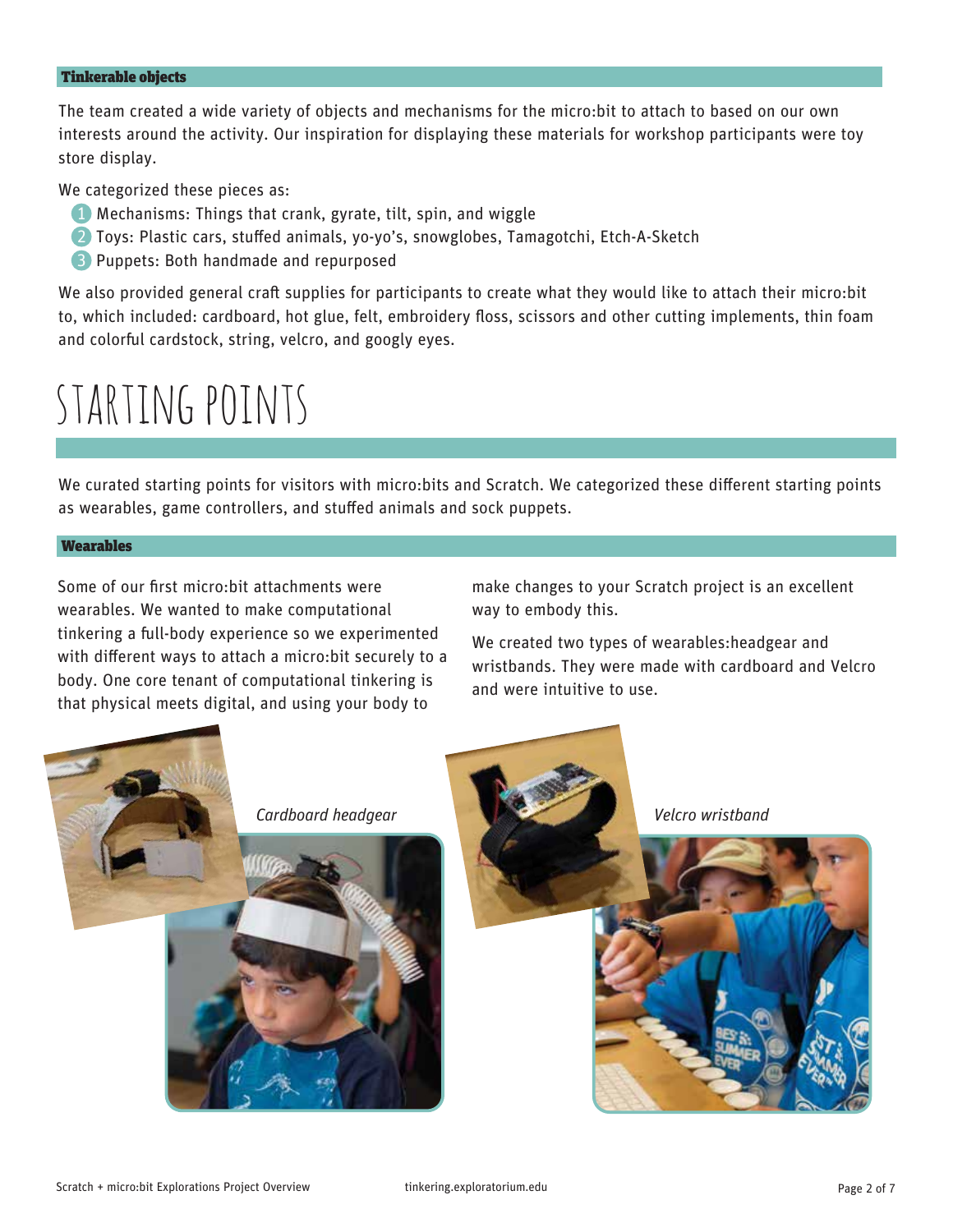#### Game controllers



We explored other fully body experiences too, we built a tilt board that acted as a game controller. With a micro:bit mounted in the center, a sprite in Scratch could be moved left and right depending on the tilt of the board.



*A similar controller can be mounted on the head or other parts of the body.*

#### Stuffed animals & sock puppets

We offered handmade and commercial puppets that had been hacked to use a micro:bit. Their movements were digitally represented on the screen and programmed to move and react to their physical counterpart.





These explorations often resulted in more coding since the connection between the physical puppet and its digital counterpart invited narrative explorations.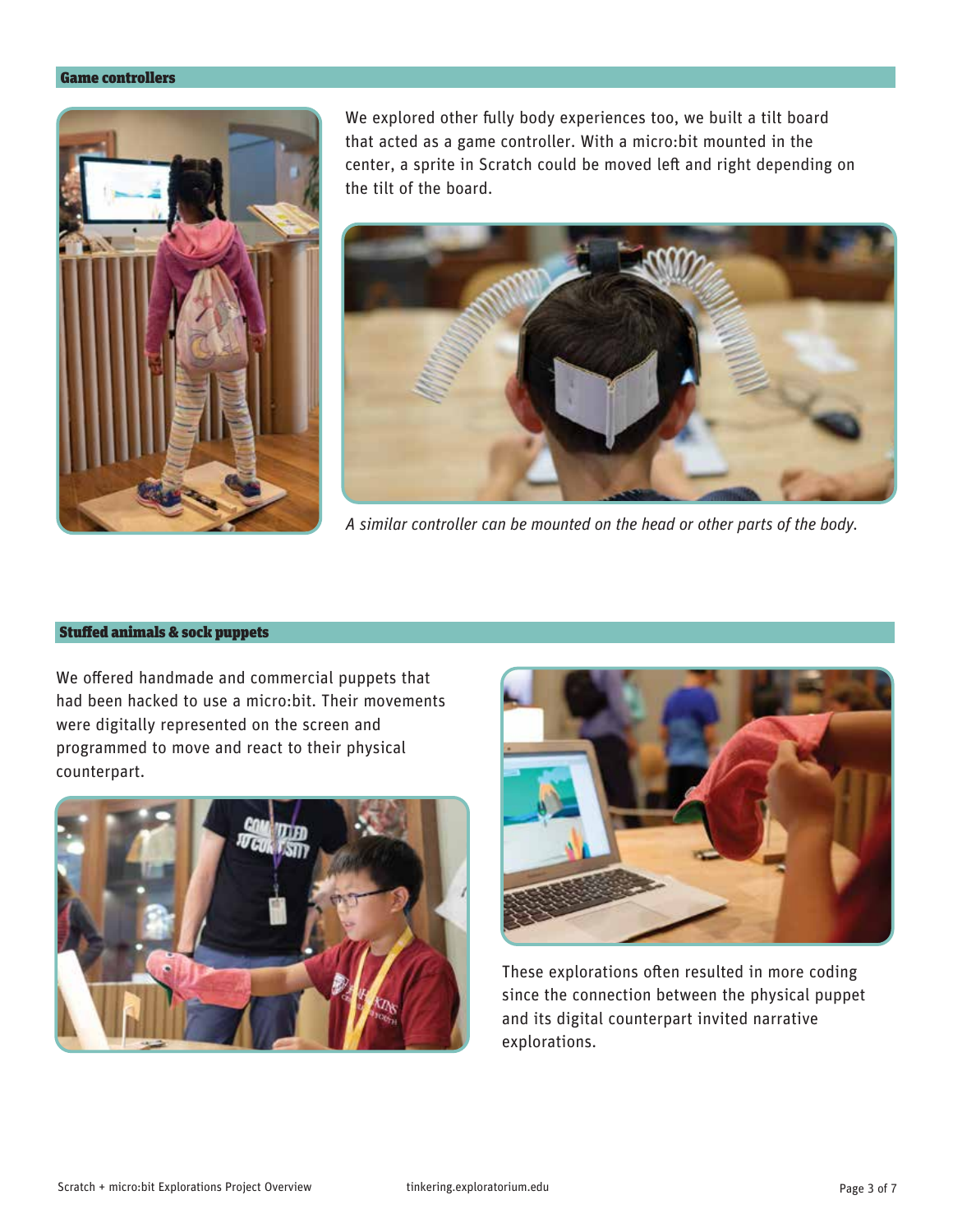# facilitation

#### Spark exploration

As a visitor to the Tinkering Studio, it may be difficult to discern the nature of the activity when only computers and micro:bits can be seen. This is why it's crucial that we have a quick project idea at a intro station.

Our favorite demo is a dinosaur plushie with a micro:bit attached. In Scratch, we animated a dinosaur on the stage and a few lines of code.



These two micro:bit commands are very consistent (they execute reliably) and are fun to play with. When visitors toss and shake the dinosaur plushie, they see the dinosaur on the screen jump and make noises in response. It tends to get an easy smile out of people of all ages.

Before visitors enter the space, we explained that the dinosaur can jump and make noise because of the micro:bit inside. We explained that they could create and program their own interactive toys.

#### Sustain engagement

We strive to design problem spaces that support engagement with participants. One way we do this is through material selection and display. For micro:bit explorations, we invited participants to browse the materials and select what they would like to work with. We saw participants become deeply involved in constructing how to attach the micro:bit to their toy. Some start with making their toy, others will grab an existing hacked toy and start exploring the code.





This activity can be intimidating to jump into without some prior experience with Scratch or programming. It's important for the facilitators to know simple starting blocks of code to work with visitors on in order to make suggestions for blocks based on the project that participants have in mind. It's also important for the learner to have an idea that they are excited about, especially when working enough to work through the challenges of a coding project. In this case, the role of the facilitator is to help them find a project idea they like, drawing on their personal interests, or interesting objects and with the materials to use.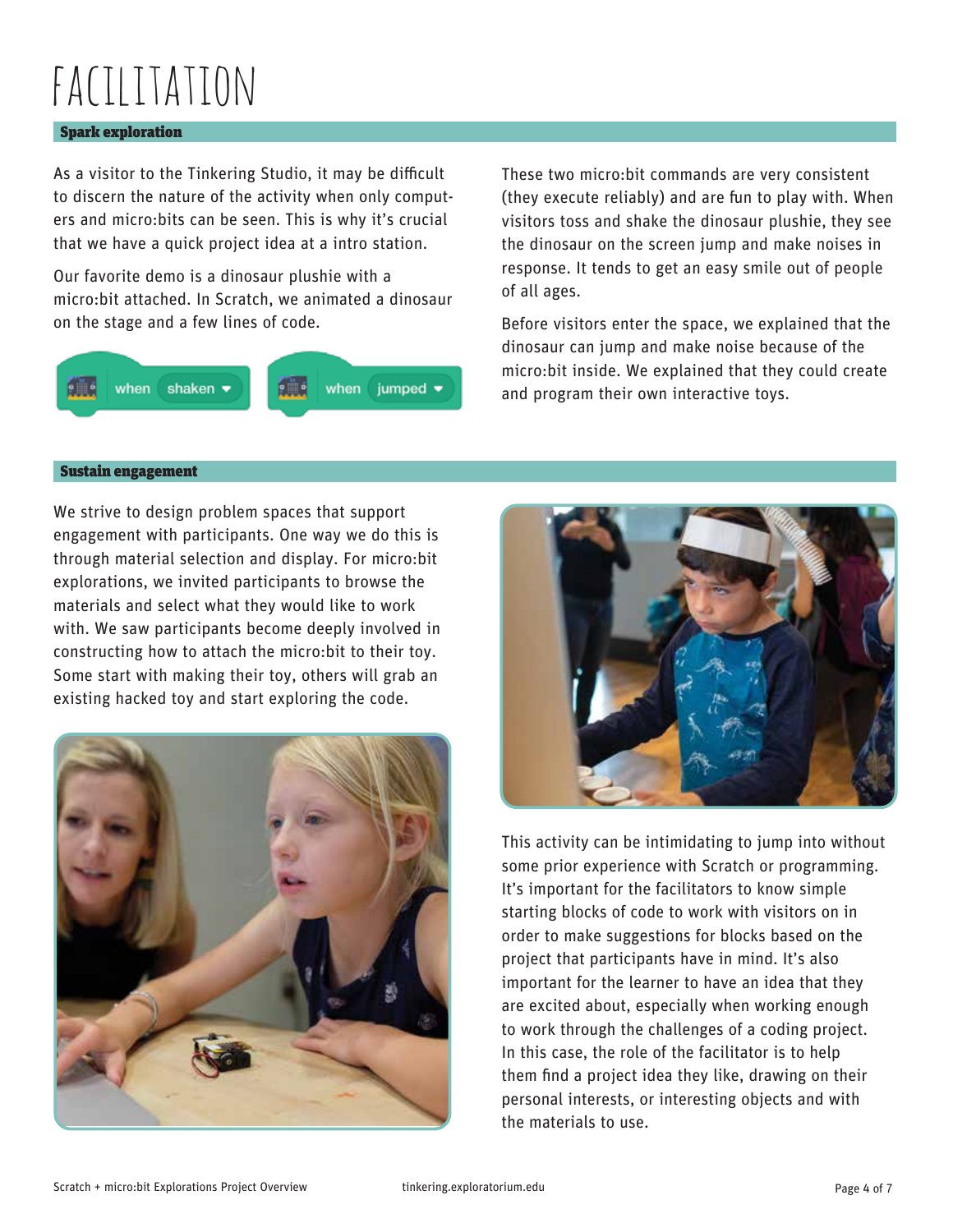#### Deepen understanding

When challenges inevitably arise, the facilitator can act as a brainstorming partner to talk through what is not working with the code. Sometimes the facilitator knows what can be changed, and other times they are also trying to figure out what's happening.

Being a co-learner is a way collaboratively work through a challenging problem. This process may also bring about further understanding from the participant in how to structure a Scratch program and what the blocks mean.

#### Scratch Conference

When we hosted a micro:bit and Scratch workshop at the 2018 Scratch conference, we offered an opportunity for participants to make their own toys or objects to attach the micro:bit to. We saw many unique toys created, including a Magic 8 ball, an origami frog, and a car and racetrack.



The 90-minute session with adult educators afforded us to go deep with the activity in a way that's challenging with field trip groups visiting the Tinkering Studio. Scratch workshop participants created their own toys and code and worked in pairs. This sometimes resulted in participants choosing to focus entirely on the physical or digital aspect of the project. We heard some participants say that they "weren't good at making" or "weren't good at programming." While this organization may have been an effective use of time, it did not push at their preconceived notions of their own abilities to creatively explore technology. The workshop overall was incredibly positive and educators were amazed at how they could incorporate making into their computer programming classes.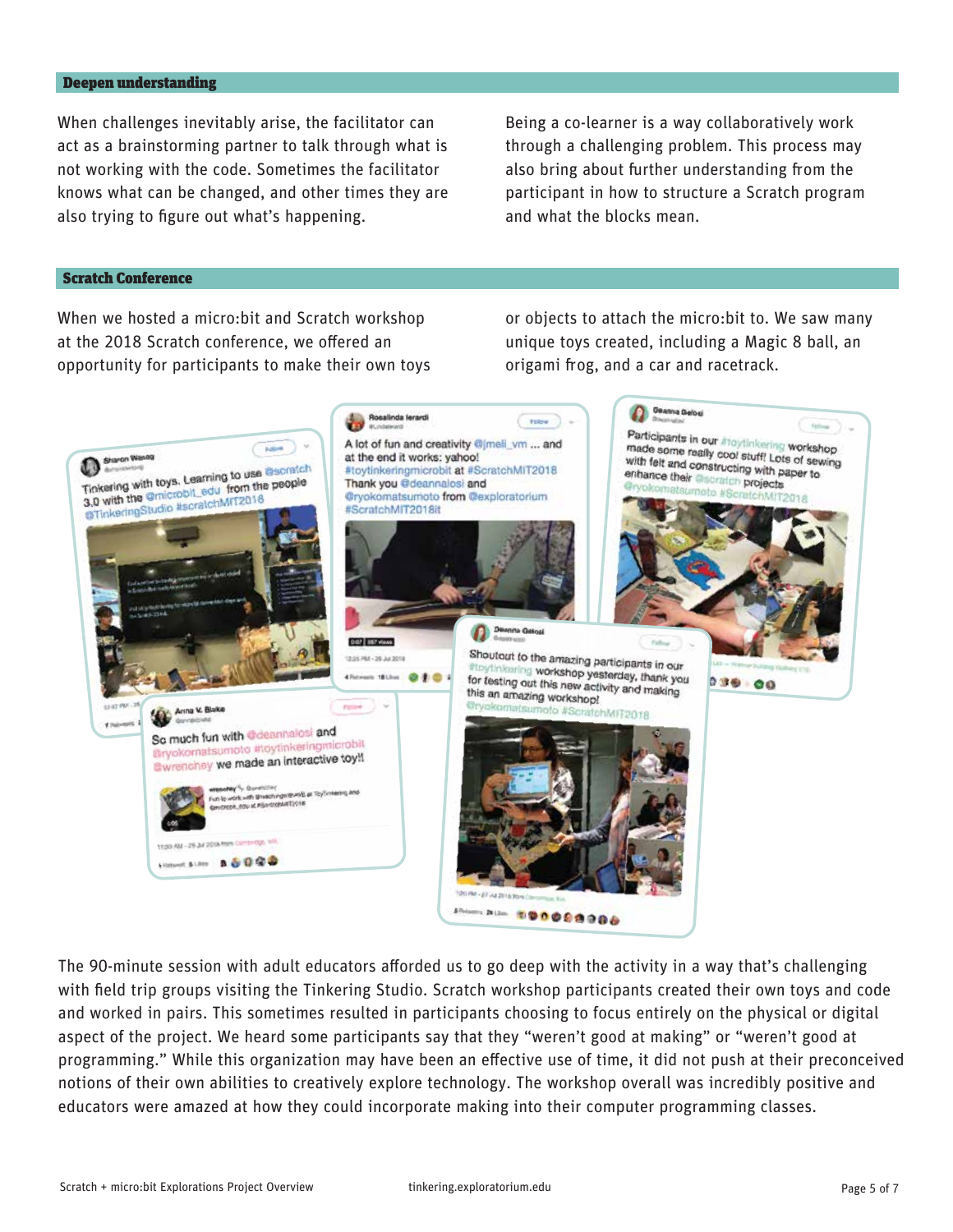# inspiring examples

We see a great deal of possibility with micro:bit toys as an activity. Our team explored a variety of toy possibilities and ultimately created inspiring examples of micro:bit explorations.

#### Kaleidoscope

A cardboard kaleidoscope with a micro:bit mounted on top. The when tilted command changed the direction of the colorful ball sprites.



Tilt left or right. Cardboard meets digital kaleidoscope with @Microbit\_edu + Scratch<br>3.0! @deannalogi.org i 3.0! @deannalosi and I are hosting Toy Tinkering workshop @scratch #scratchMIT2018 tomorrow 2-3:30pm #toytinkeringmicrobit

Falley





#### Interactive Bunny

A stuffed animal bunny was programmed to talk and respond to movement. It bounced, ate, and slept, and each command triggered a sound in Scratch.

#### Balance Board

A wooden balance board with a micro:bit placed in the center. The board is used as a controller to interact with a Scratch animation using the tilt blocks.